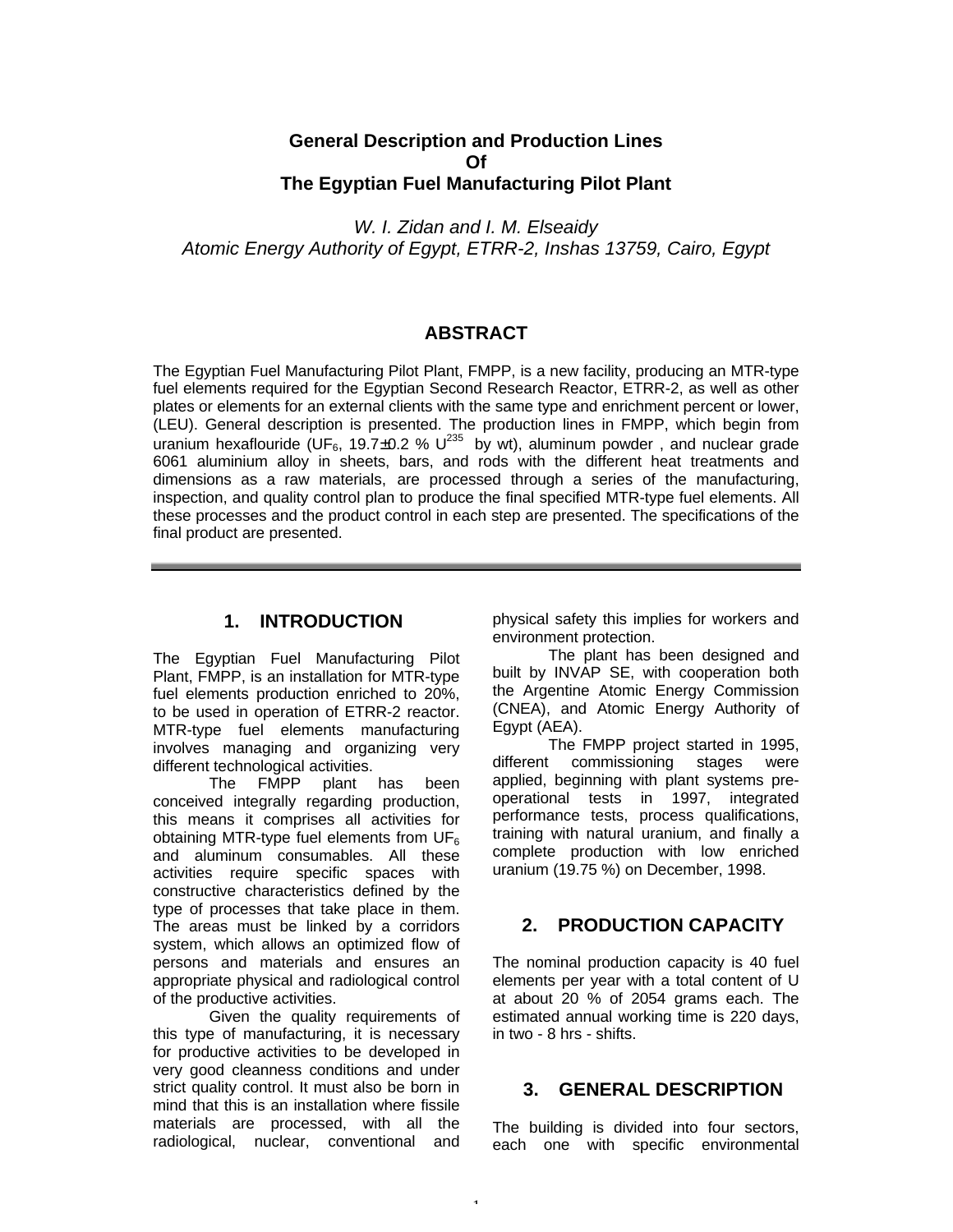characteristics and working conditions. All penetrations, ducts and pipes that are sealed continuation of the containment fulfill the same safety requirements of the containment system. As the following:

#### *Sector I*

Area A – Administration Area B – dining room

#### *Sector II*

Area C – Locker rooms Area D – General services

#### *Sector III*

Area E – Metrology Area F – Laboratories Area G – Fuel elements manufacturing Area H – Powders manufacturing and core compact manufacturing

## *Sector IV*

Area I – Maintenance Area J – Services

The powder, fuel core compact, and preplate manufacturing, is the area with the highest risk regarding radioactive material handing. Special care is therefore necessary regarding closing and ventilation. Epoxy paint shall be used for floor and walls, so as to make eventual decontamination easier. The plates and assembly area has similar though less strict requirements and construction is therefore conventional.

 All fissile material storerooms are inside the plant. A different room is defined for storing each of the fissile materials on the basis of their physical – chemical forms, moderation and packing in each process stage:  $UF_6$ , solutions, powders, and core compact, preplates, plate, fuel elements.

In case of any emergency situation, the maximum distance from any place in the plant to the nearest emergency exit is less than 20 m. The safety doors, which must not be used daily, must open towards the outside with fast opening mechanisms. Low fire load materials are used in operative sectors.

## *Process Area Definition*

The following is another way to define the plant by relating the activities to be performed to the architecture requirements. By observing the manufacturing flow sheet and considering the remaining supporting activities the plant requires for operation it is possible to define conceptually the tasks areas the plant have:

- 1. Administration
- 2. Non technological services
- 3. Physical chemical, metallographic, and metrologic control services
- 4. Powders and compacts manufacturing area
- 5. Mechanical shaping area
- 6. Fuel plates manufacturing and assembly area
- 7. Maintenance and auxiliary services

*Controlled Zone* is the area in which powders, compacts, and preplate are produced in this area a radiological safety program is conduced, including areas and sector workers monitoring as in the code of practices, which is controls the working with radioactive material in all the plant.

*Supervised Zone* is the area in which fuel plates and final elements assembly are produced, also Physical – chemical laboratory. In this area a radiological safety program is conduced, including only areas monitoring as in the code of practices.

# **4. GENERAL DESIGN CRITERIA**

- The building has been designed and builded to protect FMPP systems, equipment, and structures from external events originated by human activities and natural phenomena.
- The installation has been builded to protect the environment from chemical and radioactive contamination.
- The installation has been builded to fulfill the nuclear criticality safety principles
- The productive areas are separated from the non-productive ones.
- The processes areas with radiological risk are separated from the process areas without that risk to provide radiological safety for workers and environment.
- The areas with radiological risk are differenciated and sorted out physically and operatively according to the basis of their hazard degree.
- The equipment has been designed intrinsically criticality safe as much as it has been compatible with the process operation requirements. Strict and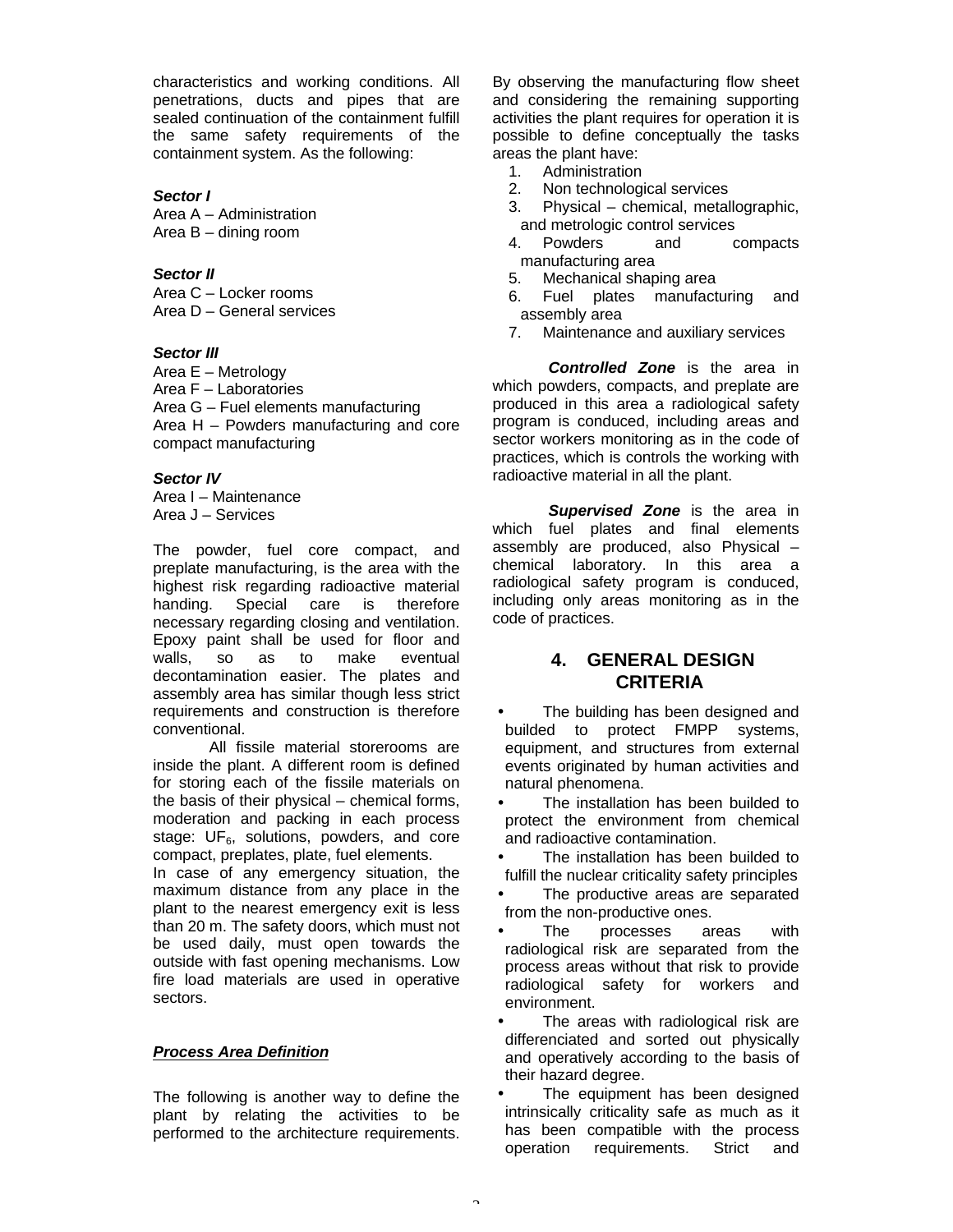redundant administrative controls have been defined where the save design has nor been possible.

- Those zones of the FMPP where radiological risks exist are kept at pressure depression relative to the atmospheric value as a barrier to protect the environment.
- The air in the different process areas is treated in order to protect the environment.
- The radiological and chemical liquids generated in the installation are handled in different lines.
- The movement of all person in the installation is controlled.
- The decontamination devices are included.
- Elements for persons for decontamination are provided.

# **5. PRODUCTION LINES**

The production lines are deviled as the following lines:

- 1. Powder Conversion Line
- 2. Compact and Preplate Manufacturing Line
- 3. Fuel Plates Manufacturing and Fuel Element Assembly Line
- 4. Structural Components Manufacturing Line

# **5.1. Powder Conversion Line**

The purpose of this line is to obtain the  $U_3O_8$ powder from  $UF<sub>6</sub>$ .

## *Design Criteria*

Due to the enrichment used, the using of water solutions that might act as moderators and  $UF_6$  handling, the sector layout was ruled by nuclear and conventional safety conditions and they include equipment sizes, controls, operating procedures, batch sizes as well as physical barriers introduced to avoid any kind of incidents.

 According to the kind of manipulated material, this sector was divided in two sections:

- *Section1 Precipitation:* The obtained of ammonium diurinate, ADU, from  $UF<sub>6</sub>$  through a wet process.
- *Section2* **calcination:** from ADU, specified  $U_3O_8$  is obtained by means of calcination and sizing operation.

## *Process Description*

- **Evaporation:** TheUF<sub>6</sub> is solid at room temperature must be heated over its liquefaction point to increase its vapor pressure.
- **Hydrolysis:** when the gaseous UF<sub>6</sub> is added to the water in a closed agitated vessel a solution of uranyl fluoride and hydrofluoric acid is formed :

**UF6 (v) + 2H 2O (l)** →**UO2F2 (sol.) + 4HF(sol.)**

• *Precipitation and Filtration of ADU***:** Precipitate the solution of F2UO2, obtained during the process of hydrolysis by addition of ammonia solution 25% in special condition of temperature and flow rate of ammonia solution, according this reaction:

## $2\text{UO}_2$  **F**<sub>2</sub> **+ 6 NH**<sub>4</sub>OH  $\rightarrow$

- **(NH4)2U2O7(solid)+ 4NH4F(sol.) + 3H2O** Filtration of the ADU in suspension, washed with ammonia solution 1%, and dried with alcohol in order to obtain the final ADU.
	- *• U3O8Transformation:* The ADU obtained is calcinated at 800  $^{\circ}$ C to U<sub>3</sub>O<sub>8</sub> in an oxidant atmosphere. The product is then milled, the bigger particles broken and smaller agglomerated. After wards it is sized between 44 and 150 microns.
- *Grain growth:* A treatment at  $1400^{\circ}$ C is made to obtain the high density  $U_3O_8$  required. Subsequently the material is treated in a mortar, milled and sieved keeping the particles between 44 and 90 microns obtaining the desired product.

## *Description of the Sector*

#### *• Ventilation and glove boxes system*

## ⇒**Section 1. Precipitation**

The  $UF<sub>6</sub>$  reacts with moisture in air forming a white fog which consists of hydrofluoric acid and uranyl fluoride, which are both highly toxic and corrosive, the last also being radioactive contamination. With the purpose of preventing the contaimaintion of the personal in case of  $UF<sub>6</sub>$  release, all the equipment of this section are located inside a glove box which is under atmospheric pressure.

 The gaseous material released is extracted through scrubbers (scrubber's spry towers) and highly efficient particle air filter (HEPA).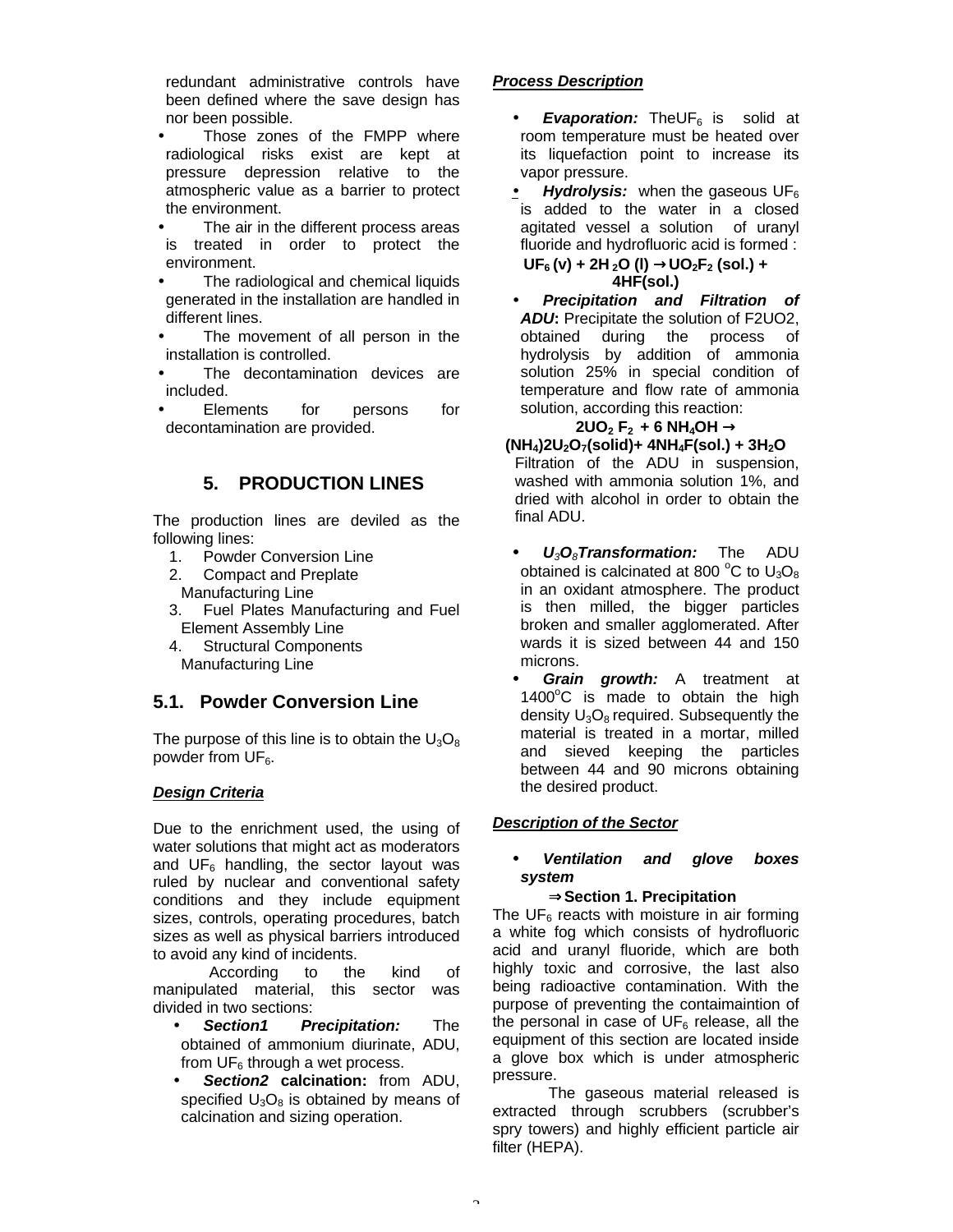#### ⇒**Section 2 Calcination**

Due to the manipulation with dusty materials, the operations are made in three interconnected glove boxes under depression, the extracted air runs through HEAP filter.

### *U3O8 Powder control*

- 1. Uranium content: must be above 84.5% according to specification.
- 2. Impurities content: should be equal or lower as the specified limit.
- 3. Particle size distribution.
- 4. Density: should be above lower limit of 8,0 g/cm3.
- 5. Stochiometric Ratio: should be within the specified limits.

# **5.2. Compact and Preplate Manufacturing Line**

The objective and scope of the present line is the fuel core compact for the FMPP fuel plate manufacturing, MTR-type fuel elements. According to the kind of manipulated material, this line was divided in two sections:

⇒**Section 1 Compact Manufacturing** ⇒**Section2: Preplate Assembly and Welding**

#### *Compact Manufacturing Section*

The process consists of weighting the quantities of the  $U_3O_8$  powder and AI powder, which is 48%by volume of  $U_3O_{8}$ , mixing both powders, pressing by 4.5 Ton / $cm^2$ , cleaning, and quality control of the fuel core compacts.

#### *Product Control*

Dimensional control of fuel core compact According to drawings: 100 % control

Weight: 171.6 (+/- 1,5 g). Calculated on the base of  $19.7 \pm 0.2\%$  U<sup>235</sup> enrichment. Length  $a = 69.0 + 0/- 0.3$  mm

Width  $b = 60.5 + 0.4$  0,3 mm

Thickness  $t = 8.50 \pm 0.2$  mm

Flatness and Squareness shall be within dimension tolerances of drawing.

### *Preplate Assembly and Welding Section*

The objective and scope of the present process is the assembled of tow covers, Frame, and core compact and the welding of the assembled fuel pre plates, previous to the fuel plate rolling, which will be used in the manufacturing of the MTR-type fuel elements.

# **5.3. Fuel Plates Manufacturing and Fuel Element Assembly Line**

#### *Fuel Plates Manufacturing Section*

The process consists of heating up the preplates welded assemblies, hot roll, trim the ends, heat treatment, blister test, and cold rolling. After that X-ray is done to make the cutting of fuel plate according to the radiographs and fuel plate drawing. There are two type of fuel plate, outer fuel plate and inner fuel plate, these types are the same of uranium total content and the length of the meat, but the deference are in the length and window in the outer fuel plate.

#### *Fuel Plate Control*

- 1. Dimensional control: Thickness, core length 100 % control
- 2. Geometry control: straightness
- 3. Visual aspect of fuel plates: Surface defects, Marking shall be clearly visible
- 4. Fuel core homogeneity by X ray

#### *Fuel Plate Specifications*

| Fuel meat thickness         | $0.70$ mm        |
|-----------------------------|------------------|
| Fuel meat width             | 64.5 mm          |
| Fuel meat length            | 800 mm           |
| Plate thickness             | $1.5 \text{ mm}$ |
| $U^{235}$ content per plate | 21.3 g           |
| Cladding thickness          | $0.40$ mm        |
| Cladding material           | 6061 Al alloy    |

See the attached drawing for inner and outer fuel plate.

#### *Fuel Element Assembly Section*

The process consists of assembling the components to the finished Fuel Element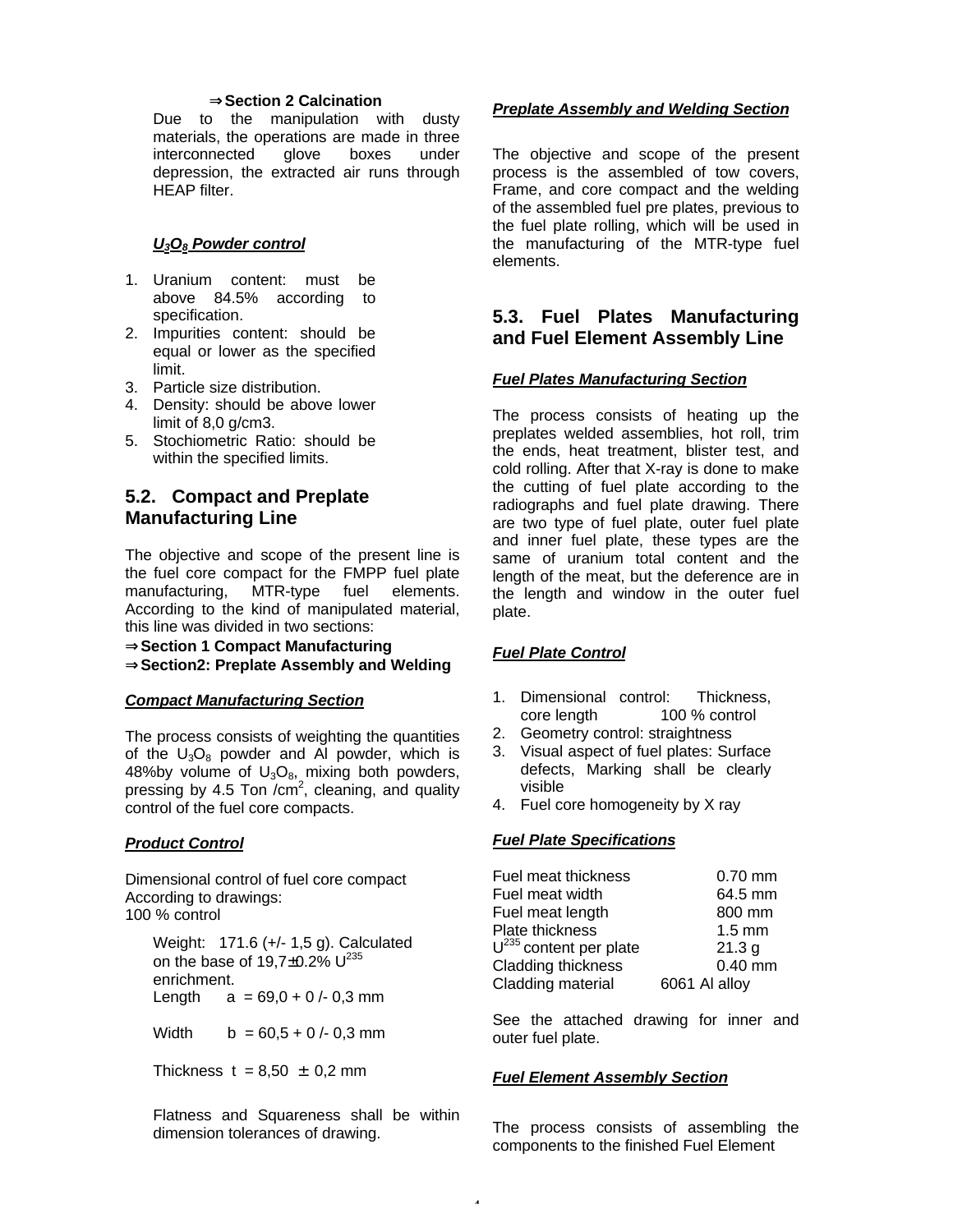

**Inner Fuel Plate**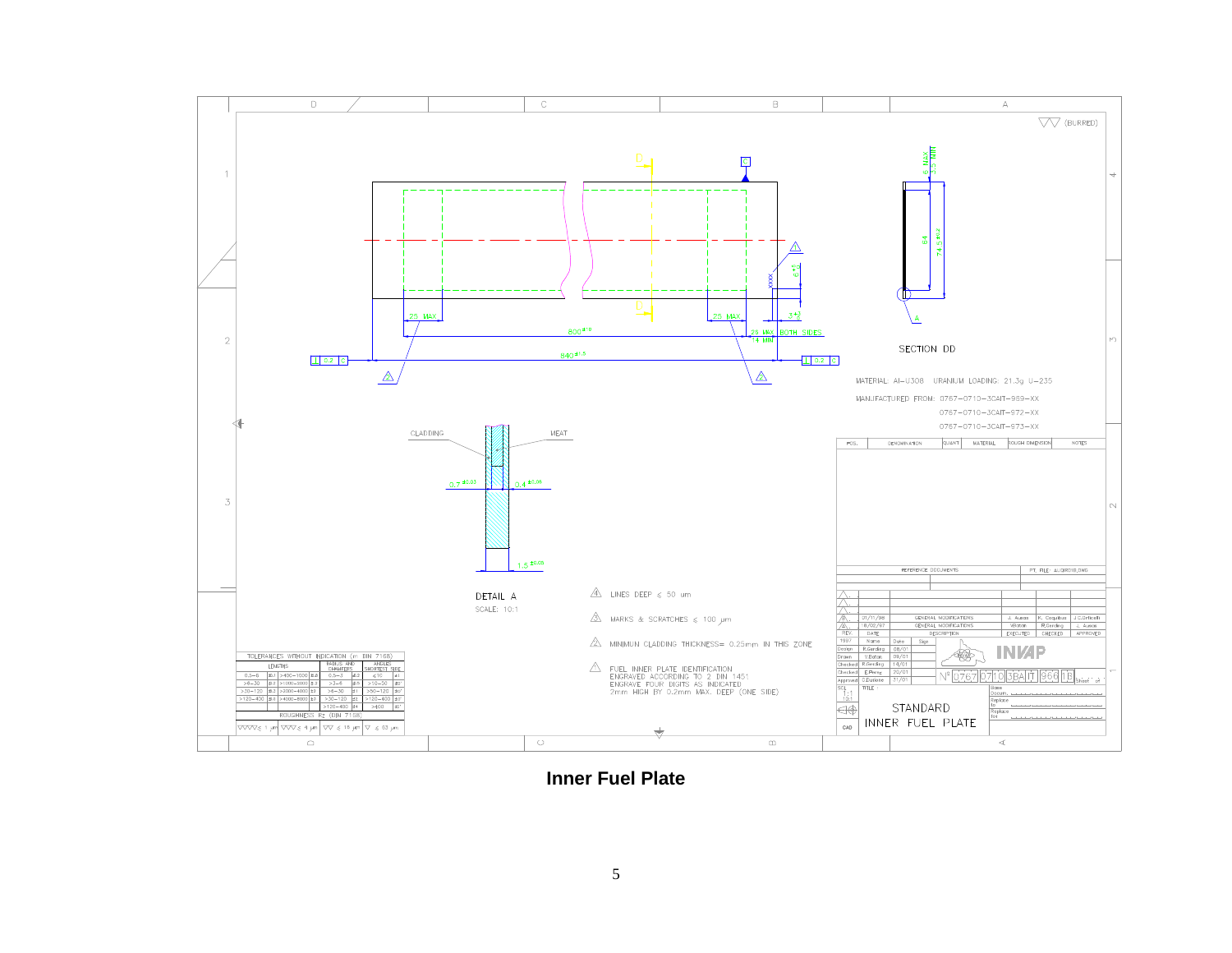

**Outer Fuel Plate**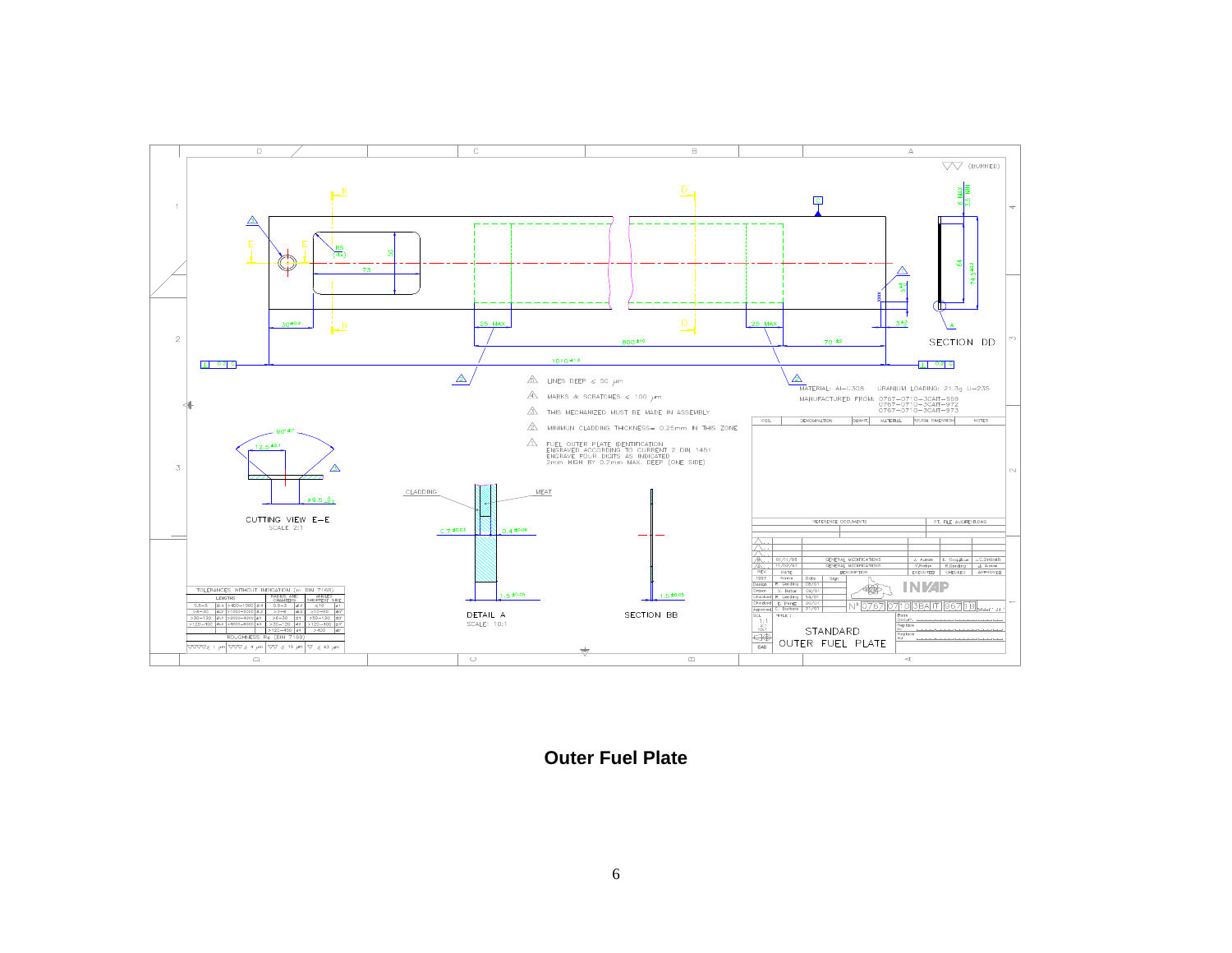

# **View of Fuel Element Assembly**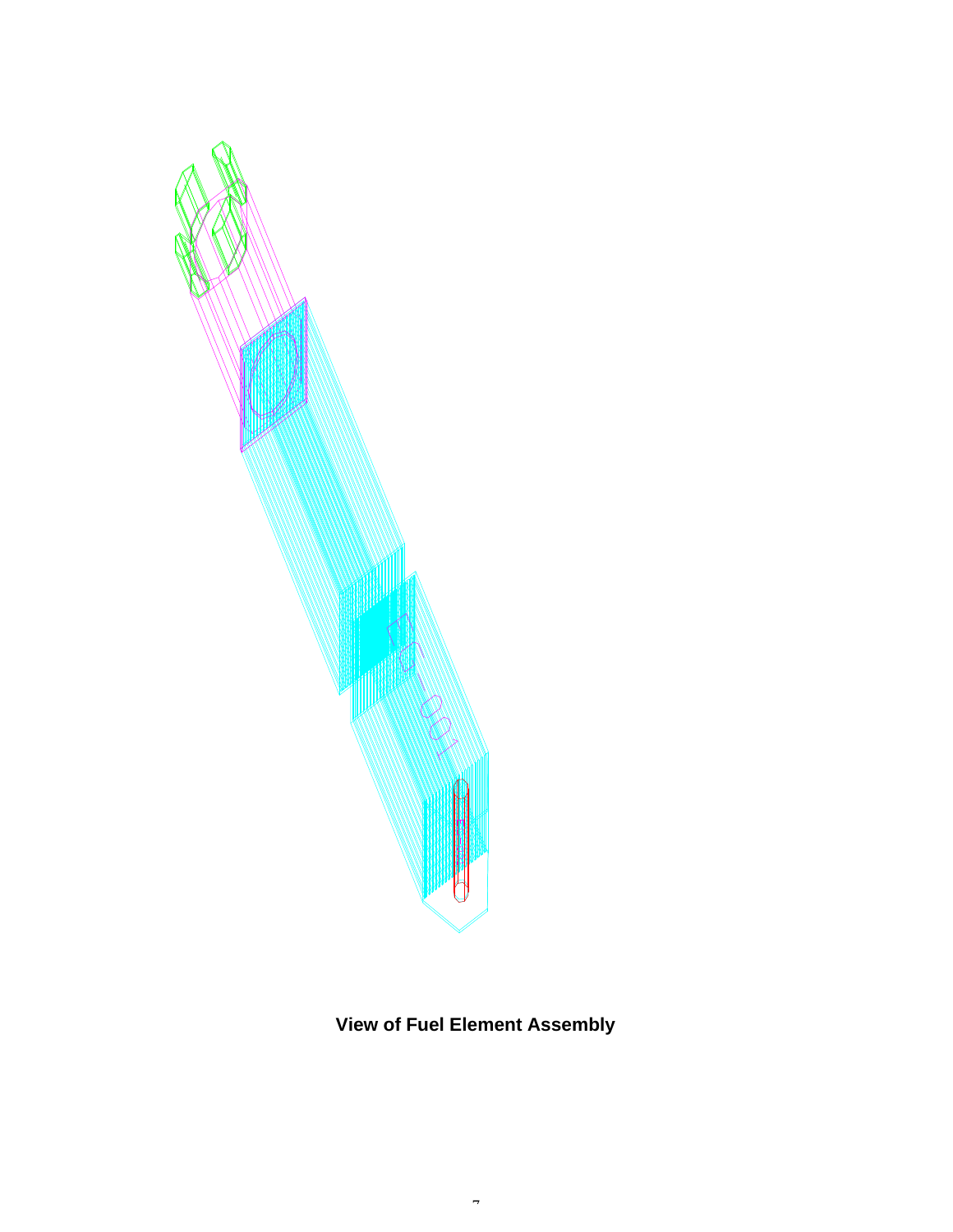Assembly, mainly with a milling machine by a roll of swaging technique.

## *Fuel Element Components*

- 1. 2 Side plates with FE-Identification Code
- 2. 17 Inner Fuel Plates
- 3. 2 Outer Fuel Plates
- 4. 1 End Box
- 5. 6 Screws M6 x 9
- 6. 1 Handling pin, with FE-Identification Code

#### **Fuel Element Assembly Control**

- 1. Dimensional, geometrical and visual control of the fuel element assembly is performed according to the Quality Control.
- 2. Visual aspect of fuel element assembly: assure that no surface defects are present.
- 3. Fuel element assembly should be clean, without scratches or other surface defects.
- 4. Identification markings on Side plates, handling pin and fuel plates shall be clearly visible.

#### *Surface Treatment of Structure Components Section*

The produced fuel plates, as well as, the structural Al-6061 components are passed through different steps in order to remove the lubricants, oils, greases, or any other materials, and the oxide film which may attack the aluminium on the surface, as follows:

- 1- cleaning with TCDE (tricloro diethylene)
- 2- pickling in an alkaline hot NAOH solution
- 3- washing with normal water
- 4- neutralization by cold  $HNO<sub>3</sub>$
- 5- washing with normal water
- 6- final washing with hot demineralized water
- 7- repeating, if necessary, from step 3, one or two times
- 8- drying in air stove

# **5.4. Structural Components Manufacturing Line**

The Egyptian Fuel Manufacturing Pilot Plant has work shop which have computerized machines which able to machining any shape of metals. In this line, are beginning with nuclear grade 6061 aluminium alloy in sheets, bars, and rods with the different heat treatments and dimensions as a raw materials to manufacture these components as the following:

- 1. Side plates with FE-Identification Code<br>2. En
- End Box
- 3. Screws M6 x 9
- **4.** Handling pin, with FE-Identification Code
- **5.** Cover
- **6.** Frame

After all quality control steps of these components, transfer to Fuel Plate manufacturing and Fuel Element Assembly Line to be used in manufacturing of fuel plates and assembling of the fuel elements after surface treatment.

# **6. FUEL ELEMENT ASSEMBLY SPECIFICATION**

In FMPP aluminium base  $U_3O_8$  dispersion was used as meat of fuel material. FMPP is able to produce different types of MTR-type fuel elements, as the following:

## *Standard Fuel Element*

For using as a fuel for the Egyptian second research reactor (ETRR2) with the following specification:

Number of plates 19 (17inner plates and 2 outer plates) Fuel meat thickness 0.70 mm Fuel meat width 64.5 mm Fuel meat length 800 mm Plate thickness and the 1.5 mm Coolant channel 2.7 mm  $U^{235}$  content per plate 21.3 g Cladding material 6061 Al alloy Square section 80\*80 mm